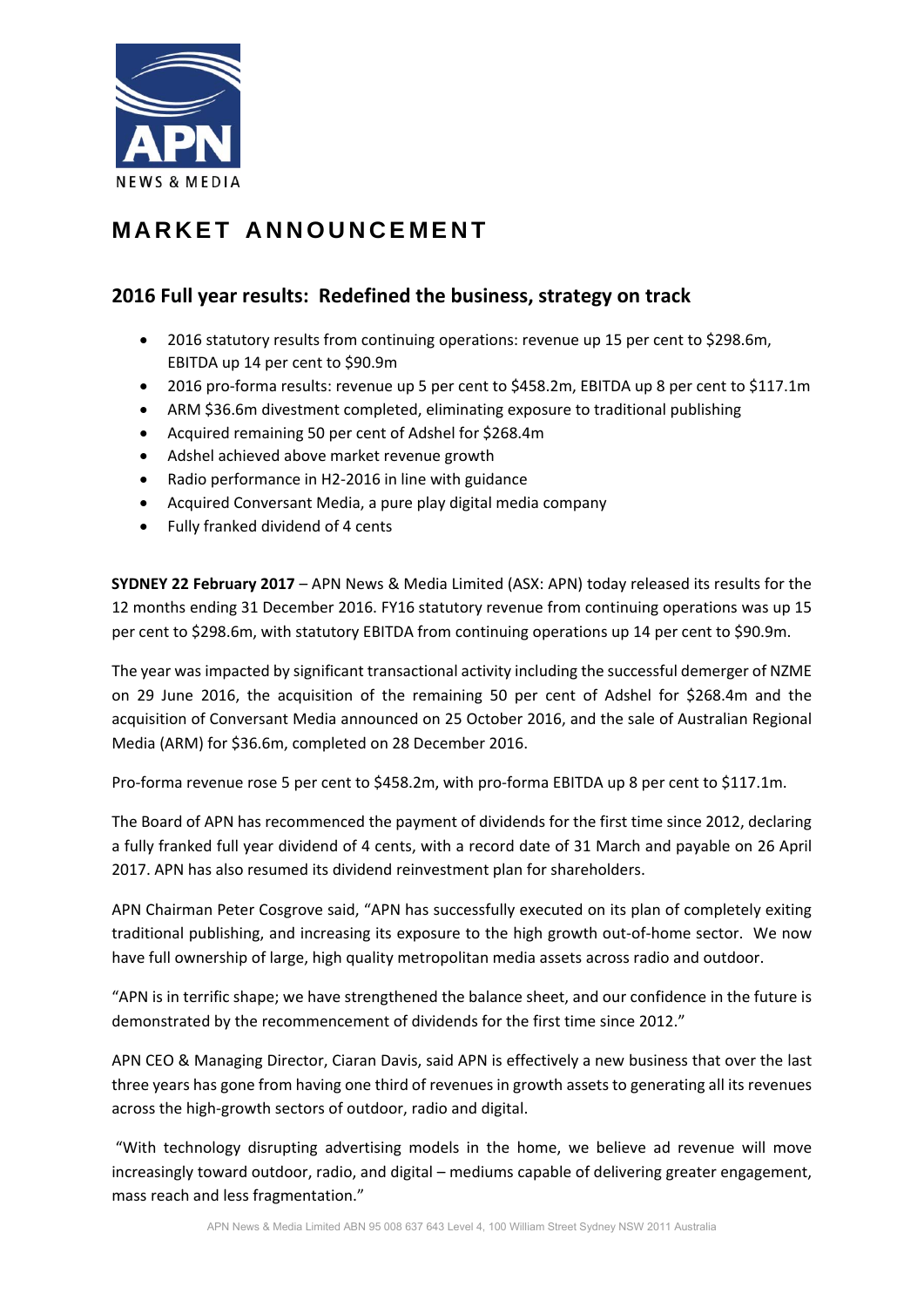"APN will move from being a holder of media assets to an integrated media and entertainment operator, leveraging the power of our complementary channels."

APN maintains a strong balance sheet with net debt/EBITDA of 1.2 times at 31 December 2016.

#### **Statutory result**

| <b>AS million</b>                                      | 2016    | 2015   | % change            |
|--------------------------------------------------------|---------|--------|---------------------|
| Revenue from continuing operations                     | 298.6   | 259.0  | 15%<br>↑            |
| EBITDA                                                 | 90.9    | 80.0   | 14%<br>↑            |
| EBIT                                                   | 82.4    | 74.9   | 10%<br>↑            |
| Net profit after tax from continuing operations        | 41.6    | 26.4   | 58%<br>个            |
| Loss from discontinued operations                      | (251.1) | (19.0) | $\downarrow$ > 100% |
| Net profit / (loss) after tax before exceptional items | (209.5) | 7.3    | $\downarrow$ > 100% |
| Exceptional items from continuing operations           | 203.5   | (17.5) | $\uparrow$ >100%    |
| Loss attributable to shareholders                      | (6.0)   | (10.2) | 41%<br>个            |

#### **Business Performance**

| <b>A\$ million</b>                 | 2016<br><b>Pro forma</b><br>revenue | 2015<br>Pro forma<br><b>revenue</b> | YoY<br>change | 2016<br><b>Pro forma</b><br><b>EBITDA</b> | 2015<br>Pro forma<br><b>EBITDA</b> | YoY<br>change   | 2016<br><b>APN</b><br>revenue | 2015<br><b>APN</b><br>revenue | 2016<br><b>APN</b><br><b>EBITDA</b> | 2015<br><b>APN</b><br><b>EBITDA</b> |
|------------------------------------|-------------------------------------|-------------------------------------|---------------|-------------------------------------------|------------------------------------|-----------------|-------------------------------|-------------------------------|-------------------------------------|-------------------------------------|
| Australian Radio<br><b>Network</b> | 225.3                               | 221.1                               | 2%            | 86.1                                      | 82.8                               | 4%              | 225.3                         | 221.1                         | 86.1                                | 82.8                                |
| Adshel                             | 205.8                               | 176.4                               | 17%           | 46.2                                      | 38.3                               | 21%             | 45.5                          |                               | 20.0                                | 9.4                                 |
| Hong Kong<br>Outdoor               | 27.1                                | 37.9                                | (29%)         | (1.3)                                     |                                    | $0.4 > (100\%)$ | 27.1                          | 38.0                          | (1.3)                               | 0.4                                 |
| Corporate                          |                                     |                                     |               | (13.9)                                    | (12.7)                             | 10%             | 0.7                           |                               | (13.9)                              | (12.7)                              |
| <b>Total</b>                       | 458.2                               | 435.5                               | 5%            | 117.1                                     | 108.9                              | 8%              | 298.6                         | 259.0                         | 90.9                                | 80.0                                |

### **Adshel**

- Digital expansion continued in H2‐2016 with:
	- o 115 new screens in NZ in Q3, with 70 planned in H1‐2017
	- o 113 new screens in Australia in Q4, with 137 planned in H2‐2017
- Above market revenue growth in Australia and New Zealand
- Australian market share in Roadside Other segment up 3.3 percentage points
- Digital sales now representing greater than 30 per cent of total revenues in 2016.

On a standalone basis Adshel increased EBITDA by 21 per cent to \$46.2m, with revenue up 17 per cent to \$205.8m.

There is strong earnings momentum across the Adshel business in both Australia and New Zealand, with above market growth. Digital earnings are contributing to a slight margin improvement. The majority of 2016 cost growth relates to revenue‐related costs, selling costs and capability costs.

As previously announced, Adshel has at least \$50m capex planned for 2017, subject to success in several significant tenders.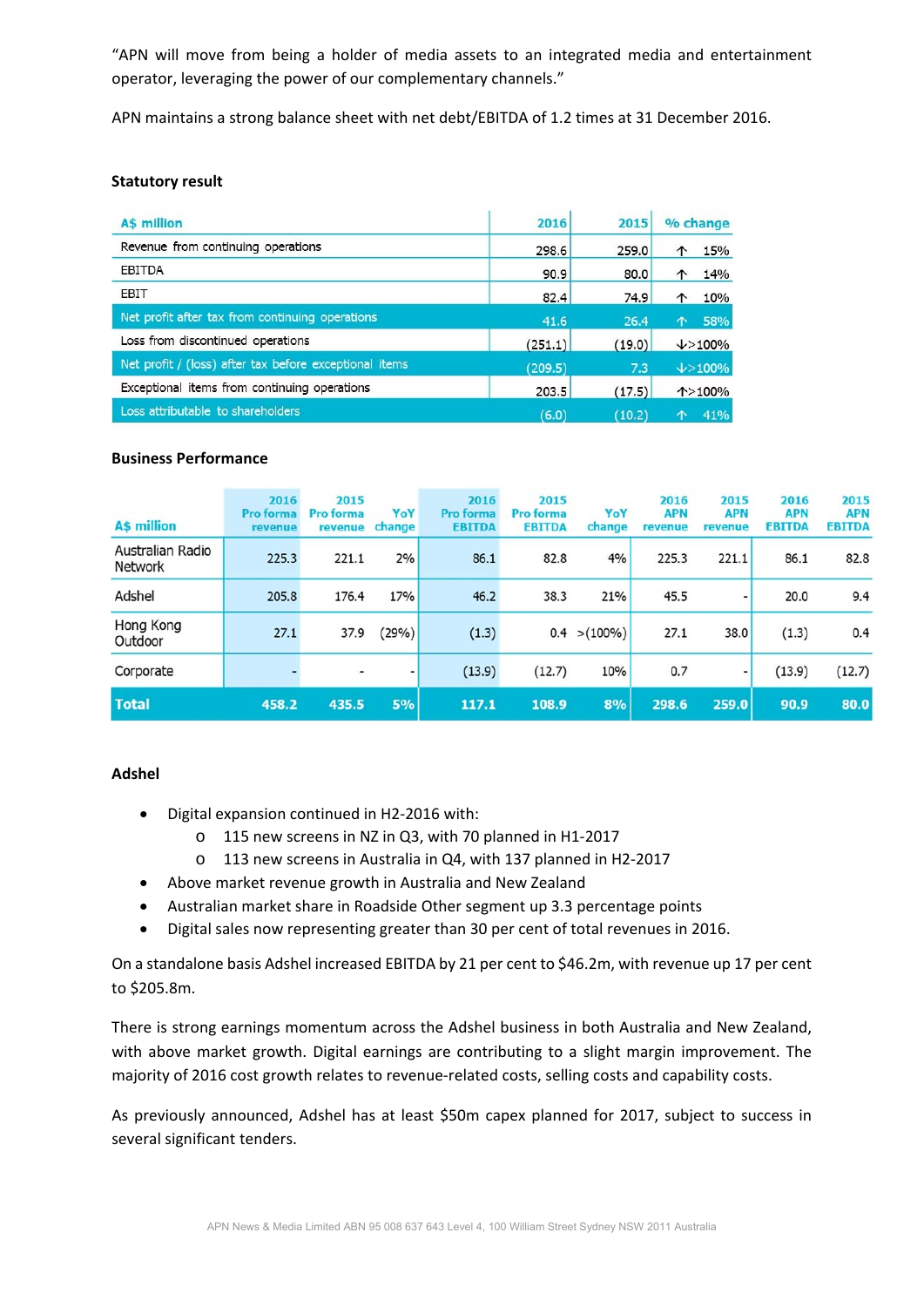### **Australian Radio Network**

- Revenues up 2 per cent to \$225.3m, albeit behind market growth
- Disappointing second half actions initiated
- Strong EBITDA margin of 38 per cent maintained
- Consistent ratings improvement in H2‐2016, with strong final survey 8
- Re-signed Kyle & Jackie O on long term contracts

ARN continues to be a very successful and profitable business for APN delivering a 4 per cent increase on EBITDA to \$86.1m and a 2 per cent revenue increase to \$225.3m.

The result is in line with guidance provided to the market in October, and the lower than market revenue growth is largely attributable to challenges across Melbourne and Perth. A new commercial director has been appointed in Melbourne to help drive the KIIS and Gold brands, and in Perth ARN relaunched 96FM with a new format in January 2017.

ARN had a steadily improving ratings performance in the second half, resulting in a strong finish in survey 8 of 2016 that included ARN holding the #1 FM stations in Sydney, Brisbane and Adelaide and the #1 and #2 breakfast shows in Sydney.

## **APN Strategy**

APN's strategy for growth is underpinned by four key pillars:

- **To grow its audience base** across new and existing audiences by enhancing its content offerings
- **To diversify revenues** particularly into the growing revenue streams of mobile, social and video
- **To expand digital and data capabilities** and take advantage of advanced technology and platform distribution and to meet the demands of marketers in today's media market
- **To optimise integration** ensuring greater collaboration across all APN businesses from a content, revenue, cost and IP perspective, thereby providing a unique and compelling position for APN in Australian media.

### Mr Davis concluded:

"Now is the perfect opportunity to set a new direction to benefit our shareholders, clients and staff. Over the coming months, we will redefine our brand and go-to-market strategies; we are investing in our capability to build for future growth. We look forward to updating shareholders at our AGM in May 2017."

### **Trading Update**

Group revenue in January was comparable with strong results achieved in 2016.

In Radio, ARN outperformed the radio market which grew 0.8%. Revenue conditions softened in February with briefing activity strengthening and pipelines building in March.

Adshel performed in‐line with a weaker Roadside‐Other segment in January. Strong forward bookings and an improving pipeline suggest advertiser activity is returning to normal levels.

January costs for the Group were up for radio content, site rental increases and a number of specific integration projects now underway.